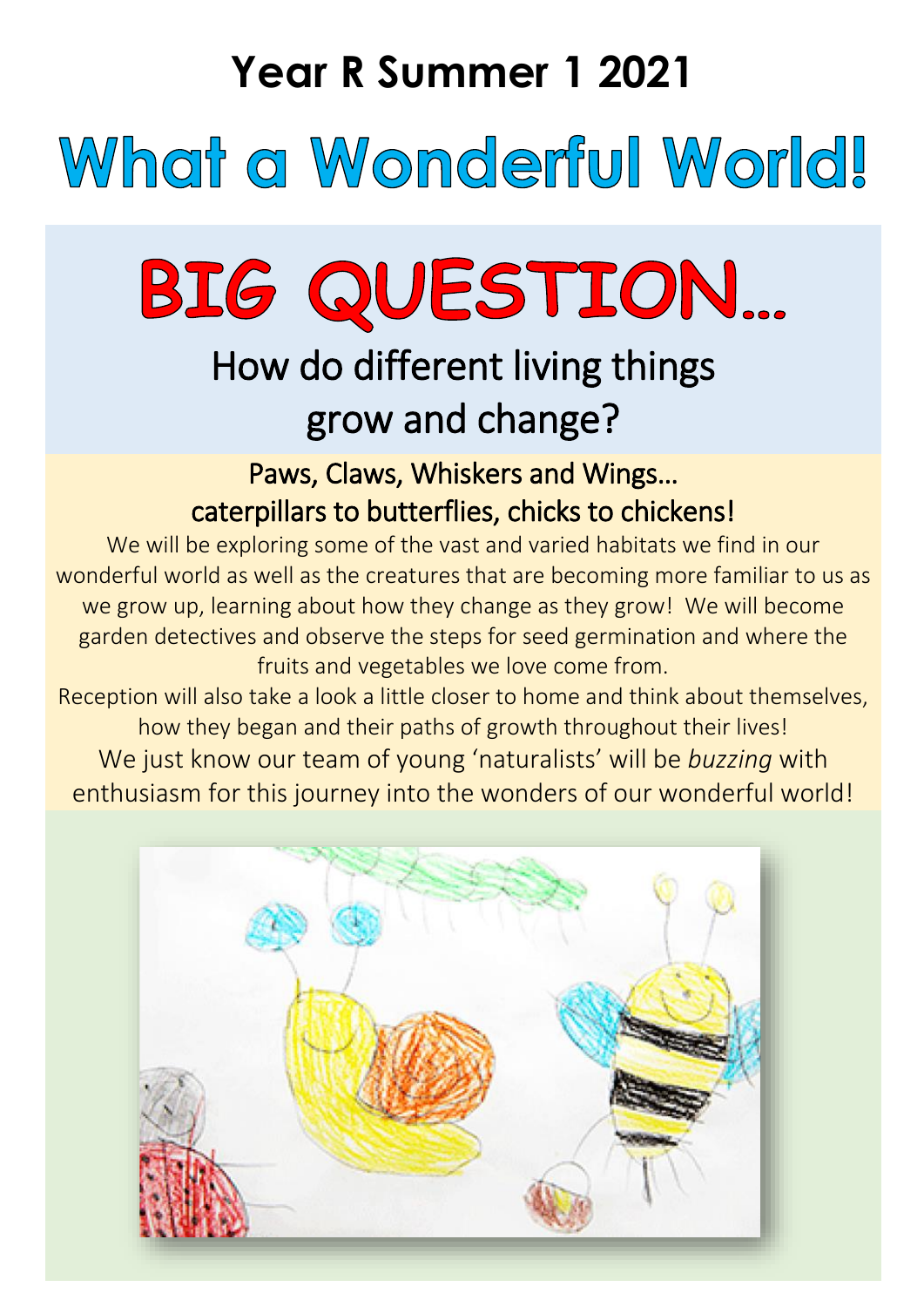|                                                                                                               | <b>Characteristics of Effective Learning-</b>                                                                                                                     |  |
|---------------------------------------------------------------------------------------------------------------|-------------------------------------------------------------------------------------------------------------------------------------------------------------------|--|
| • Active Learning (motivation): Being involved and concentrating; enjoying achieving what they set out to do; |                                                                                                                                                                   |  |
| keeping on trying.                                                                                            |                                                                                                                                                                   |  |
|                                                                                                               | • Playing and Exploring (engagement): Being willing to have a go; finding out and exploring; playing with what                                                    |  |
| they know.                                                                                                    |                                                                                                                                                                   |  |
|                                                                                                               | • Creating and Thinking Critically (thinking): having their own ideas; making links; choosing ways to do things.                                                  |  |
| In this topic we will                                                                                         |                                                                                                                                                                   |  |
| Communication                                                                                                 | We will listen to stories trying to anticipate key events and respond with relevant<br>$\bullet$                                                                  |  |
| and Language                                                                                                  | questions or comments                                                                                                                                             |  |
| • Listening and<br>attention                                                                                  | We will broaden our vocabulary learning new words linked to the topic                                                                                             |  |
| · Understanding                                                                                               | We will begin to develop our own ideas for stories connecting ideas and events<br>$\bullet$                                                                       |  |
| • Speaking                                                                                                    | We will try to answer how and why questions in relation to class discussions.<br>$\bullet$                                                                        |  |
|                                                                                                               | We will begin to answer questions with complete sentences<br>$\bullet$<br>We will give instructions to each other listening and responding appropriately.         |  |
|                                                                                                               |                                                                                                                                                                   |  |
| <b>Physical</b>                                                                                               | We will manage our risk and discuss ways of keeping ourselves and our friends safe<br>$\bullet$                                                                   |  |
| <b>Development</b>                                                                                            | when making choices in our play.                                                                                                                                  |  |
| · Moving and handling                                                                                         | We will challenge ourselves physically and build our strength to try and cross the<br>$\bullet$                                                                   |  |
| · Health and self-care                                                                                        | monkey bars or climb a rope.                                                                                                                                      |  |
|                                                                                                               | We will work on holding our pencil in a tripod grip<br>$\bullet$                                                                                                  |  |
|                                                                                                               | We will continue to develop our skills in dressing and undressing independently and                                                                               |  |
|                                                                                                               | folding our clothes (PE sessions)                                                                                                                                 |  |
|                                                                                                               | We will successfully use zips and buttons when dressing and undressing                                                                                            |  |
|                                                                                                               | independently.                                                                                                                                                    |  |
|                                                                                                               | We will practise throwing, catching with our hands and sending and receiving a ball                                                                               |  |
|                                                                                                               | with our feet.<br>This term we will explore the theme of 'Relationships'                                                                                          |  |
| Personal, Social<br>and Emotional                                                                             | $\bullet$<br>We will explore the different groups to which we belong e.g. family, sports groups,<br>$\bullet$                                                     |  |
| <b>Development</b>                                                                                            | friendship groups etc.                                                                                                                                            |  |
| • Self-confidence and                                                                                         | We will talk about what it means to be a friend and act upon these ideas.                                                                                         |  |
| self-awareness                                                                                                | We will discuss ways we can solve problems in our friendships working on finding a                                                                                |  |
| • Managing feelings<br>and behaviour                                                                          | compromise.                                                                                                                                                       |  |
| • Making relationships                                                                                        | We will continue to work on naming our feelings and develop strategies to manage                                                                                  |  |
|                                                                                                               | when we are experiencing big emotions. We will use our interactive zones of                                                                                       |  |
|                                                                                                               | regulation boards to support with this.                                                                                                                           |  |
|                                                                                                               | We will work in groups to practise taking it in turns and listening to each other when                                                                            |  |
|                                                                                                               | playing games.                                                                                                                                                    |  |
| Literacy                                                                                                      | We will blend simple words to read using our phonic knowledge.                                                                                                    |  |
| • Reading                                                                                                     | We will practise reading all our phase 2 and 3 sounds ensuring that we say the sound                                                                              |  |
| $\bullet$ Writing                                                                                             | correctly and are confident in recognising our letter shapes.                                                                                                     |  |
|                                                                                                               | We will continue to practise reading and writing some high frequency words.                                                                                       |  |
|                                                                                                               | We will read short captions and sentences together using our phonic knowledge to                                                                                  |  |
|                                                                                                               | blend the words. We will re-visit reading the same captions and sentences to build                                                                                |  |
|                                                                                                               | confidence and fluency.                                                                                                                                           |  |
|                                                                                                               | We will write simple instructions.                                                                                                                                |  |
|                                                                                                               | We will embed our knowledge of sounds from phase 3 of the letters and sounds<br>scheme, in particular ai, ee, igh, oa, oo, ar, or, ur, ow, oi, ear, air, ure, er. |  |
|                                                                                                               | We will learn additional sounds ay may I play, ow, blow the snow, oy toy to enjoy.<br>$\bullet$                                                                   |  |
|                                                                                                               | We will read and share a range of stories and non-fiction texts linked to life cycles.<br>$\bullet$                                                               |  |
|                                                                                                               | We will practice forming our letter shapes correctly and begin to develop a                                                                                       |  |
|                                                                                                               | consistent size we will explore letter formation families and begin to write with our                                                                             |  |
|                                                                                                               | letters sitting on a line.                                                                                                                                        |  |
|                                                                                                               | We will write simple sentences in our own mini stories using our phonic knowledge.<br>$\bullet$                                                                   |  |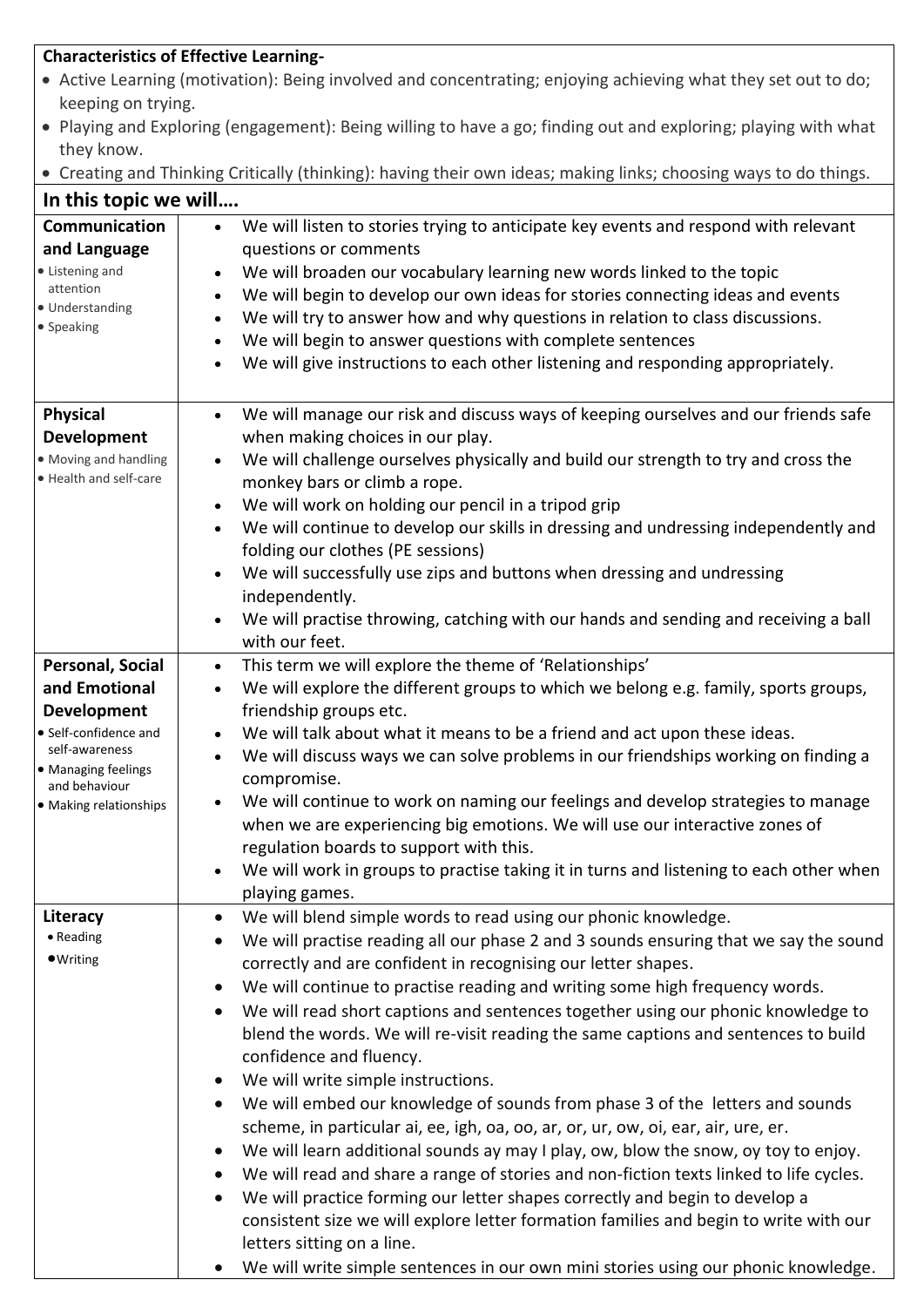| <b>Mathematics</b><br>· Numbers<br>• Shape, space and<br>measures                                                          | We will continue to develop our skills in recognising numbers to 20 and beyond.<br>$\bullet$<br>We will develop our understanding of number bonds within 5 and 10.<br>$\bullet$<br>We will compare quantities within 10 using more/fewer.<br>$\bullet$<br>We will begin to use a number track to solve addition and subtraction problems.<br>$\bullet$<br>We will explore odd and even number patterns.<br>$\bullet$<br>We will find out about doubles and halves linked to number and solve simple<br>problems linked to sharing items equally.<br>We will explore symmetrical patterns.                                                |
|----------------------------------------------------------------------------------------------------------------------------|------------------------------------------------------------------------------------------------------------------------------------------------------------------------------------------------------------------------------------------------------------------------------------------------------------------------------------------------------------------------------------------------------------------------------------------------------------------------------------------------------------------------------------------------------------------------------------------------------------------------------------------|
| <b>Understanding</b><br>the World<br>• People and<br>communities<br>· The world<br>· Technology                            | We will observe pattern and change in the changing of the season from spring to<br>$\bullet$<br>summer.<br>We will observe change over time in the growing of potatoes and planting of flower<br>$\bullet$<br>seeds.<br>We will observe animals as they grow and change including chicks and caterpillars to<br>butterflies.<br>We will discuss different habitats in our garden and why different creatures live<br>there.<br>We will observe change in ourselves from looking at baby photos and talking about<br>how we have changed.<br>In our RE we will explore the theme of creation and listen to different creation<br>stories. |
| <b>Expressive Arts</b><br>and Design<br>• Exploring and using<br>media and<br>materials<br>Being imaginative.<br>$\bullet$ | We will learn simple poems and rhymes by heart.<br>$\bullet$<br>We will observe living creatures and represent them through drawing, construction<br>and painting.<br>We will explore joining items in different ways using tape, split pins, glue etc.<br>We will join in with role play activities acting out familiar stories.                                                                                                                                                                                                                                                                                                        |
| activities.                                                                                                                | Early Years teaching is different to KS1 as our emphasis is on working practically and learning through play.<br>We take into account the children's interests often planning in the moment and adapting activities to follow<br>their interests. All areas of the curriculum can always be found in our free flow resources and open-ended                                                                                                                                                                                                                                                                                              |

*Although the activities listed above have been planned at the beginning of this topic, the teaching team may tweak or change them in order to focus on engaging, enthusing and motivating the learners in their classes.*